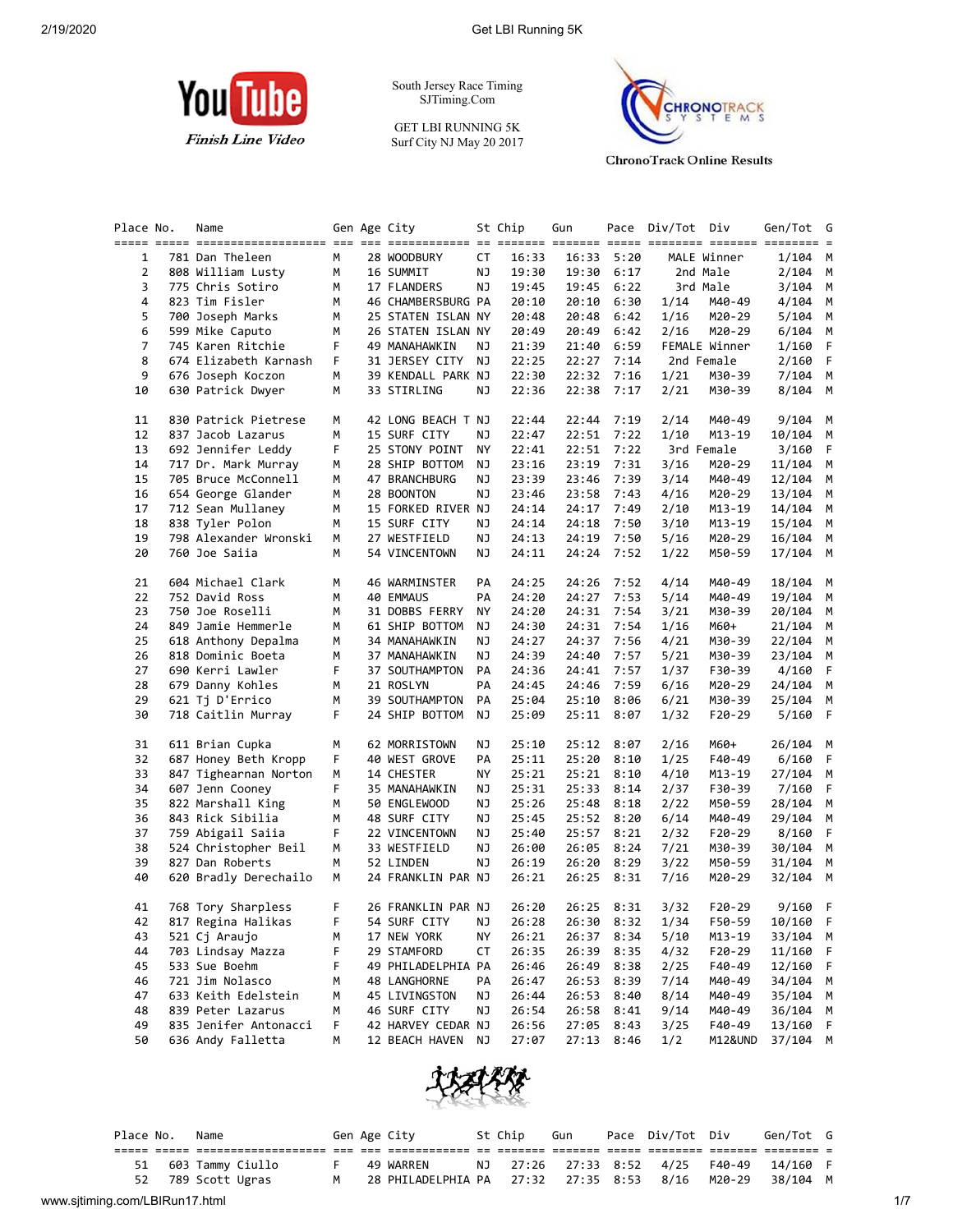| 53  | 729 Hilary O'Neil-Johns F |    | 28 PHILADELPHIA PA |           | 27:33 | 27:36 | 8:53        | 5/32  | $F20-29$           | 15/160 | F  |
|-----|---------------------------|----|--------------------|-----------|-------|-------|-------------|-------|--------------------|--------|----|
| 54  | 748 Tanner Rock           | M  | 13 PHILLIPSBURG NJ |           | 27:37 |       | 27:42 8:55  | 6/10  | $M13-19$           | 39/104 | M  |
| 55  | 813 Lisa Sinko            | F  | 51 SURF CITY       | ΝJ        | 27:35 | 27:47 | 8:57        | 2/34  | F50-59             | 16/160 | F  |
| 56  | 525 Stacey Benedict       | F  | 45 METUCHEN        | ΝJ        | 27:44 | 27:52 | 8:59        | 5/25  | F40-49             | 17/160 | F  |
| 57  | 841 Betty Ann Wasilewsk F |    | 57 BARNEGAT LIG NJ |           | 27:53 | 27:56 | 9:00        | 3/34  | F50-59             | 18/160 | F  |
| 58  | 527 Stella Blanchard      | F  | 8 SURF CITY        | ΝJ        | 27:57 | 28:00 | 9:01        | 1/5   | <b>F12&amp;UND</b> | 19/160 | F  |
|     |                           |    |                    |           |       |       |             |       |                    |        |    |
| 59  | 733 Mallory Peterson      | F  | 26 HATFIELD        | PA        | 27:28 | 28:00 | 9:01        | 6/32  | F20-29             | 20/160 | F. |
| 60  | 658 Richard Harris        | М  | 56 EAST BRUNSWI NJ |           | 28:02 | 28:08 | 9:04        | 4/22  | M50-59             | 40/104 | M  |
| 61  | 526 Nicole Blanchard      | F. | 38 SURF CITY       | NJ        | 28:03 | 28:11 | 9:05        | 3/37  | F30-39             | 21/160 | F  |
| 62  | 736 Kalie Pistone         | F  | 26 MARLTON         | NJ        | 28:14 | 28:22 | 9:08        | 7/32  | $F20-29$           | 22/160 | F  |
| 63  | 836 Trevor Lazarus        | М  | 13 SURF CITY       | ΝJ        | 28:25 | 28:28 | 9:10        | 7/10  | M13-19             | 41/104 | M  |
| 64  | 707 Mike Micheli          | M  | 38 GROTON          | СT        | 28:17 | 28:33 | 9:12        | 8/21  | M30-39             | 42/104 | M  |
| 65  | 797 James Wingerter       | M  | 38 AUDUBON         | PA        | 28:21 | 28:35 | 9:12        | 9/21  | M30-39             | 43/104 | М  |
| 66  | 648 Abby Frymire          | F  | 28 CHERRY HILL     | ΝJ        | 28:20 | 28:38 | 9:13        | 8/32  | F20-29             | 23/160 | F  |
| 67  | 695 Megan Lurty           | F  | 27 VINCENTOWN      | ΝJ        | 28:24 | 28:42 | 9:14        | 9/32  | F20-29             | 24/160 | F  |
| 68  | 708 Nicole Miletto        | F  | 45 ORELAND         | PA        | 28:38 | 28:45 | 9:16        | 6/25  | F40-49             | 25/160 | F  |
| 69  | 651 Maggie Glander        | F  | 23 BOONTON         | NJ        | 28:37 | 28:47 | 9:16        | 10/32 | F20-29             | 26/160 | F  |
|     |                           |    |                    |           |       |       |             |       |                    |        |    |
| 70  | 710 Katie Moscowitch      | F  | 25 STATEN ISLAN NY |           | 28:41 | 28:48 | 9:16        | 11/32 | F20-29             | 27/160 | F  |
| 71  | 842 Rob McDowall          | M  | 39 MANAHAWKIN      | NJ        | 28:30 | 28:49 | 9:17        | 10/21 | M30-39             | 44/104 | М  |
| 72  | 602 Hannah Ciullo         | F  | 19 WARREN          | NJ        | 29:03 | 29:11 | 9:24        | 1/11  | $F13-19$           | 28/160 | F  |
| 73  | 606 Chris Confortini      | F. | 47 CALIFON         | NJ        | 29:14 | 29:19 | 9:26        | 7/25  | F40-49             | 29/160 | F  |
| 74  |                           | М  | 37 NESHANIC STA NJ |           | 28:52 | 29:29 | 9:30        | 11/21 | M30-39             | 45/104 | М  |
| 75  | 661 Michael Hathaway      | F  |                    |           | 28:52 |       | 9:30        |       |                    |        | F  |
|     | 660 Lauren Hathaway       |    | 35 NESHANIC STA NJ |           |       | 29:29 |             | 4/37  | F30-39             | 30/160 |    |
| 76  | 831 Curt Travers          | M  | 62 SURF CITY       | NJ        | 29:36 | 29:37 | 9:32        | 3/16  | M60+               | 46/104 | M  |
| 77  | 734 William Peterson      | М  | 29 HATFIELD        | PA        | 29:07 | 29:39 | 9:33        | 9/16  | M20-29             | 47/104 | M  |
| 78  | 809 Phil Saunders         | м  | 51 MANALAPAN       | ΝJ        | 29:31 | 29:43 | 9:34        | 5/22  | M50-59             | 48/104 | М  |
| 79  | 615 Sherri Delmonte       | F. | 46 HAMILTON        | NJ        | 29:42 | 29:50 | 9:36        | 8/25  | F40-49             | 31/160 | F. |
| 80  | 742 Wayne Rath            | М  | 66 BARNEGAT LIG NJ |           | 29:51 | 29:53 | 9:37        | 4/16  | M60+               | 49/104 | M  |
| 81  | 747 Cynthia Rock          | F  | 44 PHILLIPSBURG NJ |           | 29:50 | 29:54 | 9:38        | 9/25  | F40-49             | 32/160 | F  |
| 82  | 755 Tom Roth              | M  | 55 BERKELEY HEI NJ |           | 29:42 | 29:59 | 9:39        | 6/22  | M50-59             | 50/104 | М  |
| 83  | 538 Daniel J. Bonanni     | М  | 59 SURF CITY       | NJ        | 30:02 | 30:03 | 9:41        | 7/22  | M50-59             | 51/104 | M  |
| 84  | 520 Joe Araujo            | М  | 54 NEW YORK        | <b>NY</b> | 29:41 | 30:03 | 9:41        | 8/22  | M50-59             | 52/104 | М  |
| 85  | 802 Tara Leddy            | F  | 44 SCARSDALE       | NY        | 29:55 | 30:06 | 9:41        | 10/25 | F40-49             | 33/160 | F  |
| 86  |                           | M  | 54 SUMMIT          | NJ        | 29:46 | 30:08 | 9:42        | 9/22  | M50-59             | 53/104 | M  |
|     | 698 Michael Lusty         |    |                    |           |       |       |             |       |                    |        |    |
| 87  | 786 Scott Townsley        | М  | 63 LONG BEACH T NJ |           | 30:02 | 30:19 | 9:46        | 5/16  | M60+               | 54/104 | M  |
| 88  | 723 Wally Noren           | M  | 71 WARETOWN        | ΝJ        | 30:28 | 30:35 | 9:51        | 6/16  | M60+               | 55/104 | M  |
| 89  | 682 Kevin Kowalick        | M  | 37 NORTH WALES PA  |           | 30:21 | 30:36 | 9:51        | 12/21 | M30-39             | 56/104 | M  |
| 90  | 596 Matthew Byrne         | M  | 21 HASBROUCK HE NJ |           | 30:14 | 30:37 | 9:52        | 10/16 | M20-29             | 57/104 | M  |
| 91  | 785 Tammy Tiver           | F  | 43 SHIP BOTTOM     | ΝJ        | 30:26 | 30:40 | 9:53        | 11/25 | F40-49             | 34/160 | F  |
| 92  | 796 Laura Wingerter       | F  | 37 AUDUBON         | PA        | 30:33 | 30:47 | 9:55        | 5/37  | F30-39             | 35/160 | F  |
| 93  | 622 Nore' Di Biasi        | F  | 39 HOLMDEL         | NJ        | 30:38 | 30:47 | 9:55        | 6/37  | F30-39             | 36/160 | F  |
| 94  | 732 Justin Palmer         | M  | 30 KANNAPOLIS      | <b>NC</b> | 30:45 | 30:49 | 9:55        | 13/21 | M30-39             | 58/104 | M  |
| 95  | 816 Peter Hartney         | М  | 56 SURF CITY       | ΝJ        | 30:50 | 30:50 | 9:56        | 10/22 | M50-59             | 59/104 | M  |
| 96  | 653 Sheila Glander        | F  | 53 BOONTON         | NJ        | 30:47 | 30:59 | 9:59        | 4/34  | F50-59             | 37/160 | F  |
| 97  | 782 Dana Tholen           | F  | 57 POMPTON PLAI NJ |           | 30:43 | 31:00 | 9:59        | 5/34  | F50-59             | 38/160 | F  |
| 98  | 665 Jamie Hipple          | F  | 27 BEDMINSTER      | NJ        | 31:02 |       | 31:08 10:01 | 12/32 | F20-29             | 39/160 | F  |
|     |                           | F  |                    |           |       |       |             |       |                    |        |    |
| 99  | 664 Lisa Hipple           |    | 56 ROBBINSVILLE NJ |           | 31:02 |       | 31:08 10:02 | 6/34  | F50-59             | 40/160 | F  |
| 100 | 772 Christine Smith       | F  | 51 MANAHAWKIN      | <b>NJ</b> | 31:10 |       | 31:11 10:02 | 7/34  | F50-59             | 41/160 | F  |



| Place No. | Name                  |    | Gen Age City          |     | St Chip | Gun | Pace        | Div/Tot | Div      | Gen/Tot G |    |
|-----------|-----------------------|----|-----------------------|-----|---------|-----|-------------|---------|----------|-----------|----|
|           | ===================== |    |                       |     |         |     |             |         |          |           |    |
| 101       | 720 Jim Nast          | м  | <b>68 BEACH HAVEN</b> | NJ  | 31:09   |     | 31:18 10:05 | 7/16    | M60+     | 60/104 M  |    |
| 102       | 691 Susan Learn       | F  | 39 HADDON TOWNS NJ    |     | 30:55   |     | 31:23 10:06 | 7/37    | F30-39   | 42/160    | F  |
| 103       | 518 Mary Amato        | F  | 25 TOMS RIVER         | NJ  | 31:10   |     | 31:36 10:11 | 13/32   | $F20-29$ | 43/160 F  |    |
| 104       | 643 Dana Forrest      | F  | 28 MANAHAWKIN         | ΝJ  | 31:13   |     | 31:38 10:11 | 14/32   | $F20-29$ | 44/160 F  |    |
| 105       | 597 Steven Byrne      | M  | 17 HASBROUCK HE NJ    |     | 31:36   |     | 31:47 10:14 | 8/10    | $M13-19$ | 61/104 M  |    |
| 106       | 642 Steven Ferro      | м  | 27 BARNEGAT           | NJ. | 31:35   |     | 31:49 10:15 | 11/16   | M20-29   | 62/104 M  |    |
| 107       | 815 Stephanie Randel  | F. | 37 BEACH HAVEN        | NJ. | 31:51   |     | 31:52 10:16 | 8/37    | F30-39   | 45/160 F  |    |
| 108       | 542 Patrick Braswell  | м  | 31 COLLINGSWOOD NJ    |     | 31:42   |     | 31:56 10:17 | 14/21   | M30-39   | 63/104    | M  |
| 109       | 776 Sarah Spanarkel   | F. | 27 SWEDESBORO         | ΝJ  | 31:42   |     | 31:57 10:17 | 15/32   | $F20-29$ | 46/160    | -F |
| 110       | 812 Jeffrey Sinko     | M  | 52 SURF CITY          | NJ. | 31:50   |     | 32:02 10:19 | 11/22   | M50-59   | 64/104 M  |    |
|           |                       |    |                       |     |         |     |             |         |          |           |    |
| 111       | 763 Marybeth Sawyer   | F  | 38 LITTLE EGG H NJ    |     | 31:53   |     | 32:09 10:21 | 9/37    | F30-39   | 47/160 F  |    |
| 112       | 794 Mary Ellen White  | F. | 52 STONY POINT        | ΝY  | 31:59   |     | 32:10 10:21 | 8/34    | F50-59   | 48/160    | -F |
| 113       | 697 Theresa Lusty     | F  | 54 SUMMIT             | NJ. | 31:50   |     | 32:11 10:22 | 9/34    | F50-59   | 49/160    | F  |
| 114       | 609 Justin Cruz       | м  | 35 WOODBURY           | NJ. | 32:07   |     | 32:26 10:27 | 15/21   | M30-39   | 65/104    | M  |
| 115       | 765 Sara Scangarello  | F. | 36 MANAHAWKIN         | NJ. | 32:06   |     | 32:26 10:27 | 10/37   | F30-39   | 50/160    | F  |
| 116       | 516 Jillian Albright  | F  | 20 FEASTERVILLE PA    |     | 32:01   |     | 32:29 10:28 | 16/32   | $F20-29$ | 51/160    | F  |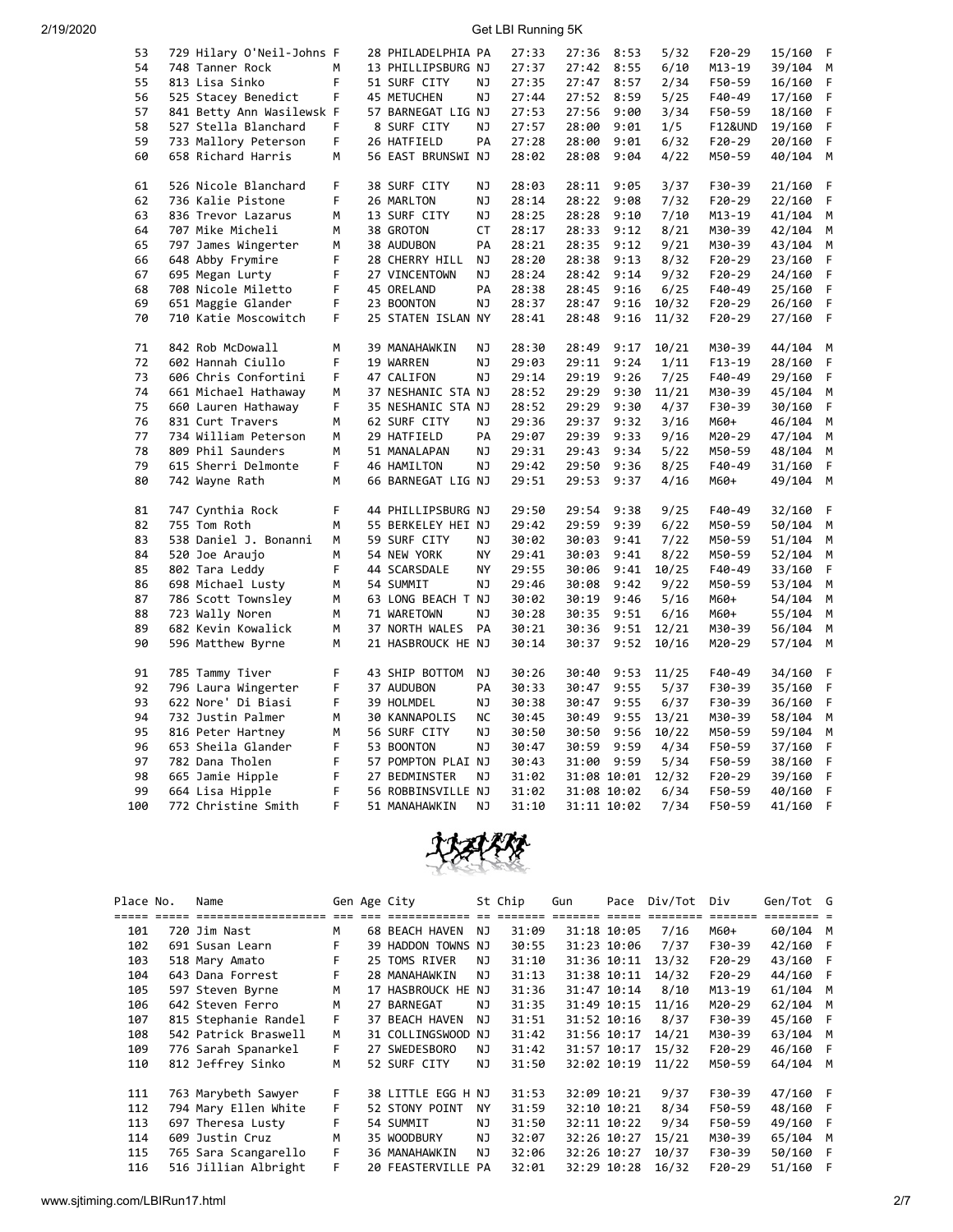| 117 | 515 Laura Albright        | F  | 26 FEASTERVILLE PA  |           |       |             | 32:29 10:28 | 17/32 |            | 52/160 |             |
|-----|---------------------------|----|---------------------|-----------|-------|-------------|-------------|-------|------------|--------|-------------|
|     |                           |    |                     |           | 32:01 |             |             |       | $F20-29$   |        | - F         |
| 118 | 673 Kelly Kappler         | F  | 33 LAMBERTVILLE NJ  |           | 32:25 | 32:35 10:30 |             | 11/37 | F30-39     | 53/160 | F           |
| 119 | 751 Kelly Ross            | F  | 35 EMMAUS           | PA        | 32:23 | 32:40 10:31 |             | 12/37 | F30-39     | 54/160 | F           |
| 120 | 608 Christina Costanzo    | F  | 33 BORDENTOWN       | NJ        | 32:39 | 32:43 10:32 |             | 13/37 | F30-39     | 55/160 | - F         |
|     |                           |    |                     |           |       |             |             |       |            |        |             |
| 121 | 801 Tina Danielle Sweno F |    | 29 MANAHAWKIN       | NJ        | 32:32 |             | 32:50 10:34 | 18/32 | $F20-29$   | 56/160 | - F         |
| 122 | 626 Karen Dopman          | F  | 60 MANAHAWKIN       | <b>NJ</b> | 32:31 | 32:50 10:34 |             | 1/13  | F60+       | 57/160 | F           |
| 123 | 715 Nicole Mulligan       | F  | <b>36 TUCKERTON</b> | <b>NJ</b> | 32:45 | 32:53 10:35 |             | 14/37 | F30-39     | 58/160 | F           |
| 124 | 629 Karen Dwyer           | F  | 57 LYNDHURST        | <b>NJ</b> | 32:40 | 32:59 10:37 |             | 10/34 | F50-59     | 59/160 | F           |
| 125 | 681 Jennifer Kowalick     | F  | 38 NORTH WALES      | PA        | 32:45 | 33:00 10:38 |             | 15/37 | F30-39     | 60/160 | F           |
| 126 | 824 Tynan Jensen          | M  | 13 LACEY            | <b>NJ</b> | 32:57 | 33:04 10:39 |             | 9/10  | $M13 - 19$ | 66/104 | M           |
| 127 | 845 Eva Cobuzzi           | F  | 56 PEARL RIVER      | <b>NY</b> | 32:55 | 33:06 10:40 |             | 11/34 | F50-59     | 61/160 | $\mathsf F$ |
| 128 | 619 Shannon Depalma       | F  | 31 MANAHAWKIN       | <b>NJ</b> | 32:47 | 33:07 10:40 |             | 16/37 | F30-39     | 62/160 | F           |
| 129 | 726 Taylor O'Halloran     | F  | 20 STATEN ISLAN NY  |           | 32:51 | 33:18 10:43 |             | 19/32 | $F20-29$   | 63/160 | F           |
| 130 | 672 Michele Kaish         | F  | 54 PRINCETON JU NJ  |           | 33:12 | 33:26 10:46 |             | 12/34 | F50-59     | 64/160 | F           |
|     |                           |    |                     |           |       |             |             |       |            |        |             |
| 131 | 787 Morgan Turner         | F  | 18 LONG BEACH T NJ  |           | 33:10 | 33:28 10:47 |             | 2/11  | $F13-19$   | 65/160 | $-F$        |
| 132 | 758 Juliane Saiia         | F  | 53 VINCENTOWN       | NJ        | 33:13 | 33:30 10:47 |             | 13/34 | F50-59     | 66/160 | F           |
| 133 | 762 Sierra Sands          | F  | 22 RAMSEY           | <b>NJ</b> | 33:27 | 33:36 10:49 |             | 20/32 | $F20-29$   | 67/160 | F           |
| 134 | 761 Samantha Sands        | F  | 23 RAMSEY           | NJ        | 33:26 | 33:36 10:49 |             | 21/32 | $F20-29$   | 68/160 | F           |
| 135 | 825 Jenna Bianco          | F. | 14 LACEY            | NJ        | 33:29 | 33:37 10:50 |             | 3/11  | $F13-19$   | 69/160 | F           |
| 136 | 783 Carmen Tierno         | M  | 49 SURF CITY        | NJ        | 33:36 | 33:42 10:51 |             | 10/14 | M40-49     | 67/104 | M           |
| 137 | 773 Delbert Smith         | M  | 52 HIGGANUM         | <b>CT</b> | 33:20 | 33:50 10:54 |             | 12/22 | M50-59     | 68/104 | M           |
| 138 | 741 Alma Quinlan          | F  | 64 SURF CITY        | NJ        | 33:41 |             | 33:52 10:54 | 2/13  | F60+       | 70/160 | F           |
| 139 | 777 Corey Steinmetz       | F  | 37 MANAHAWKIN       | NJ        | 33:54 | 33:57 10:56 |             | 17/37 | F30-39     | 71/160 | F           |
| 140 | 780 Jaclyn Theleen        | F  | 28 WOODBURY         | <b>CT</b> | 33:55 | 33:59 10:57 |             | 22/32 | $F20-29$   | 72/160 | F           |
|     |                           |    |                     |           |       |             |             |       |            |        |             |
| 141 | 716 Paul Murad            | M  | 29 EMERSON          | NJ        | 33:50 | 34:03 10:58 |             | 12/16 | M20-29     | 69/104 | М           |
| 142 | 667 Stacey Hyjurick       | F  | 28 PHILADELPHIA PA  |           | 33:49 | 34:03 10:58 |             | 23/32 | $F20-29$   | 73/160 | F           |
| 143 | 819 Jeanne Russell        | F  | 39 RAMSEY           | NJ        | 33:12 | 34:04 10:58 |             | 18/37 | F30-39     | 74/160 | F           |
| 144 | 826 Shea Mullaney         | F  | 13 LACEY            | <b>NJ</b> | 34:03 | 34:10 11:00 |             | 4/11  | $F13-19$   | 75/160 | F           |
| 145 | 844 Lau Dustinne          | F  | 32 SURF CITY        | NJ        | 34:27 | 34:32 11:07 |             | 19/37 | F30-39     | 76/160 | F           |
| 146 | 616 Mark Delmonte         | M  | 52 HAMILTON         | <b>NJ</b> | 34:34 | 34:46 11:12 |             | 13/22 | M50-59     | 70/104 | M           |
| 147 | 784 Emily Tierno          | F  | 18 MARLTON          | NJ        | 34:46 | 34:51 11:13 |             | 5/11  | $F13-19$   | 77/160 | F           |
| 148 | 735 Jennifer Pirrello     | F  | 38 PERKIOMENVIL PA  |           | 34:55 | 35:07 11:19 |             | 20/37 | F30-39     | 78/160 | F           |
| 149 | 635 Jennifer Errickson    | F  | 47 SURF CITY        | NJ        | 35:04 | 35:09 11:19 |             | 12/25 | F40-49     | 79/160 | F           |
| 150 | 639 Rich Falletta         | M  | 40 SURF CITY        | <b>NJ</b> | 34:46 | 35:12 11:20 |             | 11/14 | M40-49     | 71/104 | M           |



| Place No. | Name                  |    | Gen Age City                                               |           | St Chip | Gun | Pace        | Div/Tot | Div                | Gen/Tot G               |      |
|-----------|-----------------------|----|------------------------------------------------------------|-----------|---------|-----|-------------|---------|--------------------|-------------------------|------|
|           |                       |    | <u>tio oo coostistiista oo caasta coostis coos coostis</u> |           |         |     |             |         | $= 22222222$       | $=$ $=$ $=$ $=$ $=$ $=$ |      |
| 151       | 637 Molly Falletta    | F. | 9 SURF CITY                                                | NJ        | 34:48   |     | 35:12 11:20 | 2/5     | <b>F12&amp;UND</b> | 80/160 F                |      |
| 152       | 647 Adrianna Friedman | F  | 10 YARDLEY                                                 | PA        | 34:57   |     | 35:15 11:21 | 3/5     | <b>F12&amp;UND</b> | 81/160                  | - F  |
| 153       | 644 Robert Forrest    | M  | 32 MANAHAWKIN                                              | NJ        | 34:56   |     | 35:22 11:23 | 16/21   | M30-39             | 72/104 M                |      |
| 154       | 805 Liz Colao         | F  | 15 SUMMIT                                                  | NJ        | 35:11   |     | 35:27 11:25 | 6/11    | $F13-19$           | 82/160                  | F.   |
| 155       | 610 Dylan Cruz        | M  | 24 BRISTOL                                                 | <b>CT</b> | 34:37   |     | 35:27 11:25 | 13/16   | M20-29             | 73/104                  | M    |
| 156       | 696 Sophie Lusty      | F  | 15 SUMMIT                                                  | NJ        | 35:11   |     | 35:27 11:25 | 7/11    | $F13-19$           | 83/160                  | - F  |
| 157       | 806 Hannah Mercurio   | F  | 15 SUMMIT                                                  | NJ        | 35:11   |     | 35:27 11:25 | 8/11    | $F13-19$           | 84/160                  | F    |
| 158       | 711 Laura Mullaney    | F  | 45 FORKED RIVER NJ                                         |           | 35:18   |     | 35:34 11:27 | 13/25   | F40-49             | 85/160                  | F    |
| 159       | 731 Lacey Palmer      | F  | 35 CONCORD                                                 | <b>NC</b> | 35:31   |     | 35:38 11:28 | 21/37   | F30-39             | 86/160                  | F    |
| 160       | 743 Jean Rath         | F. | 59 BARNEGAT LIG NJ                                         |           | 35:32   |     | 35:38 11:29 | 14/34   | F50-59             | 87/160 F                |      |
| 161       | 517 Janine Allan      | F  | 25 MORRISVILLE                                             | PA        | 35:32   |     | 35:52 11:33 | 24/32   | $F20-29$           | 88/160 F                |      |
| 162       | 704 Guy Mazza         | M  | 31 STAMFORD                                                | <b>CT</b> | 35:51   |     | 35:56 11:34 | 17/21   | M30-39             | 74/104                  | M    |
| 163       | 795 Caiti Wilson      | F  | 32 MOUNT LAUREL NJ                                         |           | 35:57   |     | 36:15 11:40 | 22/37   | F30-39             | 89/160                  | F    |
| 164       | 628 Anne Dungee       | F  | 57 MOUNT LAUREL NJ                                         |           | 36:02   |     | 36:29 11:45 | 15/34   | F50-59             | 90/160                  | F    |
| 165       | 804 Sara Colavita     | F  | 37 BARNEGAT                                                | <b>NJ</b> | 36:02   |     | 36:31 11:46 | 23/37   | F30-39             | 91/160 F                |      |
| 166       | 649 Michelle Geddes   | F  | 37 BARNEGAT                                                | NJ        | 36:03   |     | 36:32 11:46 | 24/37   | F30-39             | 92/160                  | F    |
| 167       | 657 James Handwerger  | M  | 56 SOUTH PLAINF NJ                                         |           | 36:16   |     | 36:45 11:50 | 14/22   | M50-59             | 75/104 M                |      |
| 168       | 656 Jaimie Handwerger | F  | 24 SOUTH PLAINF NJ                                         |           | 36:17   |     | 36:45 11:50 | 25/32   | $F20-29$           | 93/160                  | F    |
| 169       | 828 Sue Vizer         | F  | 63 LANSDALE                                                | PA        | 36:29   |     | 36:46 11:51 | 3/13    | F60+               | 94/160                  | F    |
| 170       | 821 Gianna Russell    | F  | 7 RAMSEY                                                   | ΝJ        | 36:24   |     | 36:49 11:51 | 4/5     | <b>F12&amp;UND</b> | 95/160 F                |      |
| 171       | 820 Guerric Russell   | M  | 41 RAMSEY                                                  | NJ        | 36:24   |     | 36:49 11:51 | 12/14   | M40-49             | 76/104 M                |      |
| 172       | 840 Kathryn Colao     | F  | 51 SURF CITY                                               | NJ        | 36:25   |     | 36:49 11:51 | 16/34   | F50-59             | 96/160                  | -F   |
| 173       | 727 Brian O'Halloran  | M  | 54 STATEN ISLAN NY                                         |           | 36:31   |     | 36:59 11:54 | 15/22   | M50-59             | 77/104                  | M    |
| 174       | 650 Eric Geddes       | M  | 43 BARNEGAT                                                | NJ        | 36:31   |     | 36:59 11:54 | 13/14   | M40-49             | 78/104                  | M    |
| 175       | 814 Brandon Frieder   | M  | 34 MIDDLETOWN                                              | <b>MD</b> | 36:54   |     | 37:05 11:56 | 18/21   | M30-39             | 79/104                  | M    |
| 176       | 683 Melanie Kranz     | F  | 31 RIVERSIDE                                               | NJ.       | 36:59   |     | 37:05 11:57 | 25/37   | F30-39             | 97/160                  | F    |
| 177       | 669 Michelle Kaelin   | F  | 47 TABERNACLE                                              | ΝJ        | 37:02   |     | 37:07 11:57 | 14/25   | F40-49             | 98/160                  | F    |
| 178       | 722 Marie Nolasco     | F  | 55 YARDLEY                                                 | PA        | 36:51   |     | 37:09 11:58 | 17/34   | F50-59             | 99/160                  | F    |
| 179       | 613 Colleen Dean      | F  | 28 CLARK                                                   | NJ        | 37:00   |     | 37:25 12:03 | 26/32   | $F20-29$           | 100/160                 | $-F$ |
| 180       | 725 Cindy O'Halloran  | F  | 50 STATEN ISLAN NY                                         |           | 37:03   |     | 37:28 12:04 | 18/34   | F50-59             | 101/160                 | - F  |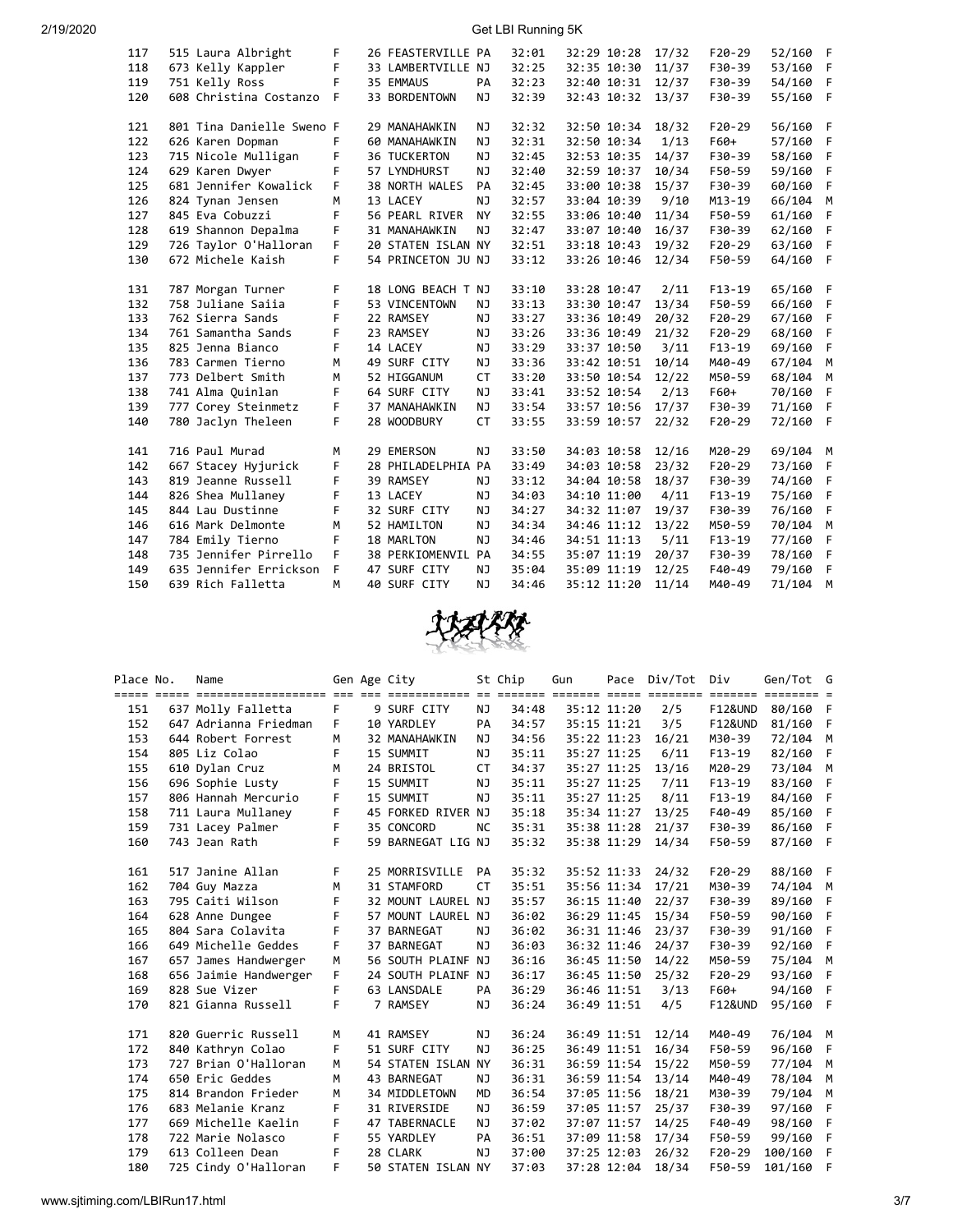| 181 | 811 Michael Cherella   | M  | 50 GLASSBORO         | NJ. | 37:48 | 38:10 12:18 | 16/22 | M50-59   | 80/104    | M   |
|-----|------------------------|----|----------------------|-----|-------|-------------|-------|----------|-----------|-----|
| 182 | 829 Mark Vizer         | M  | 69 LANSDALE          | PA  | 38:12 | 38:31 12:24 | 8/16  | M60+     | 81/104    | M   |
| 183 | 779 Victoria Tensfeldt | F  | 50 WASHINGTON        | NJ  | 38:19 | 38:38 12:27 | 19/34 | F50-59   | 102/160   | F   |
| 184 | 535 Jessica Boetticher | F  | 16 HOLMDEL           | NJ  | 38:22 | 38:43 12:28 | 9/11  | $F13-19$ | 103/160   | F   |
| 185 | 671 Christian Kahl     | M  | 24 FRENCHTOWN        | NJ  | 38:32 | 38:55 12:32 | 14/16 | M20-29   | 82/104    | M   |
| 186 | 523 Connie Bauder      | F. | 48 READING           | PA  | 38:29 | 38:55 12:32 | 15/25 | F40-49   | 104/160   | - F |
| 187 | 739 Kyle Pollara       | M  | 33 MORRISTOWN        | NJ  | 38:33 | 39:12 12:37 | 19/21 | M30-39   | 83/104    | M   |
| 188 | 738 Sarah Pollara      | F. | <b>30 MORRISTOWN</b> | NJ  | 38:33 | 39:13 12:38 | 26/37 | F30-39   | 105/160   | F   |
| 189 | 595 Gregory Byrne      | M  | 52 HASBROUCK HE      | NJ  | 38:53 | 39:16 12:39 | 17/22 | M50-59   | 84/104    | M   |
| 190 | 534 Barbara Boetticher | F  | 47 HOLMDEL           | ΝJ  | 39:06 | 39:28 12:42 | 16/25 | F40-49   | 106/160   | F   |
|     |                        |    |                      |     |       |             |       |          |           |     |
| 191 | 746 Corie Robinson     | F. | 34 MILWAUKEE         | WI  | 39:39 | 40:13 12:57 | 27/37 | F30-39   | 107/160 F |     |
| 192 | 539 Lori Bonanni       | F. | 62 BEACH HAVEN       | NJ  | 39:55 | 40:14 12:57 | 4/13  | F60+     | 108/160   | F   |
| 193 | 594 Jane Burns         | F  | 60 CLARK             | NJ  | 39:51 | 40:17 12:58 | 5/13  | F60+     | 109/160   | - F |
| 194 | 531 Aaron Blore        | M  | 8 NORTH WALES        | PA  | 40:04 | 40:20 12:59 | 2/2   | M12&UND  | 85/104    | M   |
| 195 | 529 Krista Blore       | F  | 41 NORTH WALES       | PA  | 40:04 | 40:20 12:59 | 17/25 | F40-49   | 110/160   | F   |
| 196 | 605 Ivy Cohen          | F  | 43 LAWRENCE TOW NJ   |     | 39:53 | 40:24 13:00 | 18/25 | F40-49   | 111/160   | F   |
| 197 | 699 Melissa Magid      | F  | 51 PRINCETON JU NJ   |     | 39:53 | 40:24 13:01 | 20/34 | F50-59   | 112/160   | F   |
| 198 | 541 Mike Braswell      | M  | 26 SWEDESBORO        | NJ  | 40:14 | 40:29 13:02 | 15/16 | M20-29   | 86/104    | M   |
| 199 | 788 Lynn Turner        | F  | 57 LONG BEACH T NJ   |     | 40:13 | 40:31 13:03 | 21/34 | F50-59   | 113/160   | F   |
| 200 | 659 Carolyn Harris     | F  | 54 EAST BRUNSWI NJ   |     | 40:01 | 40:36 13:04 | 22/34 | F50-59   | 114/160   | F   |
|     |                        |    |                      |     |       |             |       |          |           |     |



| Place No. | Name                      |   | Gen Age City       |           | St Chip | Gun         | Pace        | Div/Tot Div |            | Gen/Tot         | G |
|-----------|---------------------------|---|--------------------|-----------|---------|-------------|-------------|-------------|------------|-----------------|---|
| 201       | 719 Edward Myers          | М | 16 TRENTON         | ΝJ        | 40:24   |             | 40:44 13:07 | 10/10       | $M13 - 19$ | 87/104          | М |
| 202       | 766 Justin Secora         | м | 32 PHILADELPHIA PA |           | 41:33   |             | 41:35 13:23 | 20/21       | M30-39     | 88/104          | М |
| 203       | 678 Allison Kohles        | F | 28 PHILADELPHIA PA |           | 41:33   |             | 41:35 13:23 | 27/32       | F20-29     | 115/160         | F |
| 204       | 641 Daniel Ferraro        | M | 32 ROSELLE PARK NJ |           | 41:03   |             | 41:40 13:25 | 21/21       | M30-39     | 89/104          | M |
| 205       | 640 Laura Ferraro         | F | 31 ROSELLE PARK NJ |           | 41:10   |             | 41:46 13:27 | 28/37       | F30-39     | 116/160         | F |
| 206       | 646 Sophia Friedman       | F | 14 YARDLEY         | PA        | 41:18   |             | 41:51 13:29 | 10/11       | F13-19     | 117/160         | F |
| 207       | 652 Dooley Glander        | M | 60 BOONTON         | NJ.       | 41:31   |             | 42:05 13:33 | 9/16        | M60+       | 90/104          | M |
| 208       | 623 George Dibello        | м | 50 MANAHAWKIN      | ΝJ        | 41:33   |             | 42:08 13:34 | 18/22       | M50-59     | 91/104          | М |
| 209       | 655 Kelly Glander         | F | 31 BOONTON         | ΝJ        | 41:42   |             | 42:16 13:37 | 29/37       | F30-39     | 118/160         | F |
| 210       | 663 Denise Higgins        | F | 45 ORELAND         | PA        | 43:06   |             | 43:14 13:55 | 19/25       | F40-49     | 119/160         | F |
| 211       | 709 Madeline Miletto      | F | 64 NORTH WALES     | PA        | 43:06   | 43:15 13:55 |             | 6/13        | F60+       | 120/160         | F |
| 212       | 540 Jessica Borman        | F | 33 ATCO            | ΝJ        | 43:07   |             | 43:24 13:58 | 30/37       | F30-39     | 121/160         | F |
| 213       | 532 Eric Blore            | M | 42 NORTH WALES     | PA        | 43:30   |             | 43:46 14:06 | 14/14       | M40-49     | 92/104          | М |
| 214       | 530 Amelia Blore          | F | 10 NORTH WALES     | PA        | 43:30   |             | 43:46 14:06 | 5/5         |            | F12&UND 122/160 | F |
| 215       | 694 Lew Levin             | M | 66 BARNEGAT        | ΝJ        | 43:53   |             | 44:13 14:14 | 10/16       | M60+       | 93/104          | M |
| 216       | 545 Chris Bray            | M | 50 STATEN ISLAN NY |           | 43:47   |             | 44:16 14:15 | 19/22       | M50-59     | 94/104          | M |
| 217       | 638 Jill Falletta         | F | 37 SURF CITY       | NJ        | 43:58   |             | 44:21 14:17 | 31/37       | F30-39     | 123/160         | F |
| 218       | 614 Kaitlyn Debarth       | F | 21 MANAHAWKIN      | ΝJ        | 44:36   |             | 44:39 14:23 | 28/32       | $F20-29$   | 124/160         | F |
| 219       | 631 Erin Dwyer            | F | 33 STIRLING        | NJ        | 43:59   |             | 44:40 14:23 | 32/37       | F30-39     | 125/160         | F |
| 220       | 846 Frank Cobuzzi         | М | 55 PEARL RIVER     | <b>NY</b> | 44:30   |             | 44:44 14:24 | 20/22       | M50-59     | 95/104          | М |
| 221       | 771 Sergiy Skoryk         | М | 27 LAWRENCE TOW NJ |           | 45:39   |             | 46:00 14:49 | 16/16       | M20-29     | 96/104          | M |
| 222       | 706 Melissa McCormack     | F | 48 LAWRENCE TOW NJ |           | 46:32   |             | 47:05 15:10 | 20/25       | F40-49     | 126/160         | F |
| 223       | 593 Ellen Buchsbaum       | F | 49 LAWRENCE TOW NJ |           | 46:32   |             | 47:05 15:10 | 21/25       | F40-49     | 127/160         | F |
| 224       | 528 Marbeth Blocklinger F |   | 59 NORTH WALES     | PA        | 46:46   |             | 47:10 15:11 | 23/34       | F50-59     | 128/160         | F |
| 225       | 702 Jeanette Matarese     | F | 63 NORTH WALES     | PA        | 47:03   |             | 47:27 15:17 | 7/13        | F60+       | 129/160         | F |
| 226       | 774 Kate Sotiro           | F | 55 FLANDERS        | ΝJ        | 47:23   |             | 47:34 15:19 | 24/34       | F50-59     | 130/160         | F |
| 227       | 810 Jane Berlinger        | F | 35 ALLENTOWN AL NJ |           | 47:10   |             | 47:48 15:24 | 33/37       | F30-39     | 131/160         | F |
| 228       | 668 Erin Jackson          | F | 36 MAYS LANDING NJ |           | 47:09   |             | 47:48 15:24 | 34/37       | F30-39     | 132/160         | F |
| 229       | 769 Gail Siggelakis       | F | 65 TRENTON         | ΝJ        | 47:49   |             | 48:10 15:31 | 8/13        | F60+       | 133/160         | F |
| 230       | 713 Kathy Mulleavey       | F | 64 HIGHTSTOWN      | ΝJ        | 47:50   |             | 48:11 15:31 | 9/13        | F60+       | 134/160         | F |
| 231       | 754 Raymond Rossignol     | М | 52 VOORHEES        | ΝJ        | 47:56   |             | 48:18 15:33 | 21/22       | M50-59     | 97/104          | М |
| 232       | 848 Stephanie Norton      | F | 49 CHESTER         | NY        | 48:12   |             | 48:25 15:35 | 22/25       | F40-49     | 135/160         | F |
| 233       | 675 Linda Kennedy         | F | 59 NORTH WALES     | PA        | 48:16   |             | 48:41 15:41 | 25/34       | F50-59     | 136/160         | F |
| 234       | 645 Brad Friedman         | M | 53 YARDLEY         | PA        | 48:22   |             | 48:54 15:45 | 22/22       | M50-59     | 98/104          | M |
| 235       | 753 Catherine Rossignol F |   | 52 VOORHEES        | ΝJ        | 49:48   |             | 50:09 16:09 | 26/34       | F50-59     | 137/160         | F |
| 236       | 519 Pilar Araujo          | F | 52 NEW YORK        | <b>NY</b> | 49:49   |             | 50:10 16:09 | 27/34       | F50-59     | 138/160         | F |
| 237       | 790 Robert Van Brunt      | M | 63 CHERRY HILL     | NJ.       | 49:50   |             | 50:19 16:12 | 11/16       | M60+       | 99/104          | M |
| 238       | 601 Alan Casey            | м | 63 BEL AIR         | <b>MD</b> | 49:52   |             | 50:19 16:12 | 12/16       | M60+       | 100/104         | М |
| 239       | 546 Casey Bray            | F | 24 STATEN ISLAN NY |           | 49:54   |             | 50:20 16:12 | 29/32       | F20-29     | 139/160         | F |
| 240       | 670 Joseph Kahl           | М | 60 FRENCHTOWN      | ΝJ        | 50:04   |             | 50:25 16:14 | 13/16       | M60+       | 101/104         | М |
| 241       | 834 Shelley Smith         | F | 51 SURF CITY       | ΝJ        | 50:18   | 50:29 16:15 |             | 28/34       | F50-59     | 140/160         | F |
| 242       | 832 Kathy Sheplin         | F | 56 HARVEY CEDAR NJ |           | 50:21   | 50:32 16:16 |             | 29/34       | F50-59     | 141/160         | F |
| 243       | 833 Chloe Sheplin         | F | 26 MANAHAWKIN      | NJ        | 50:23   |             | 50:32 16:16 | 30/32       | F20-29     | 142/160         | F |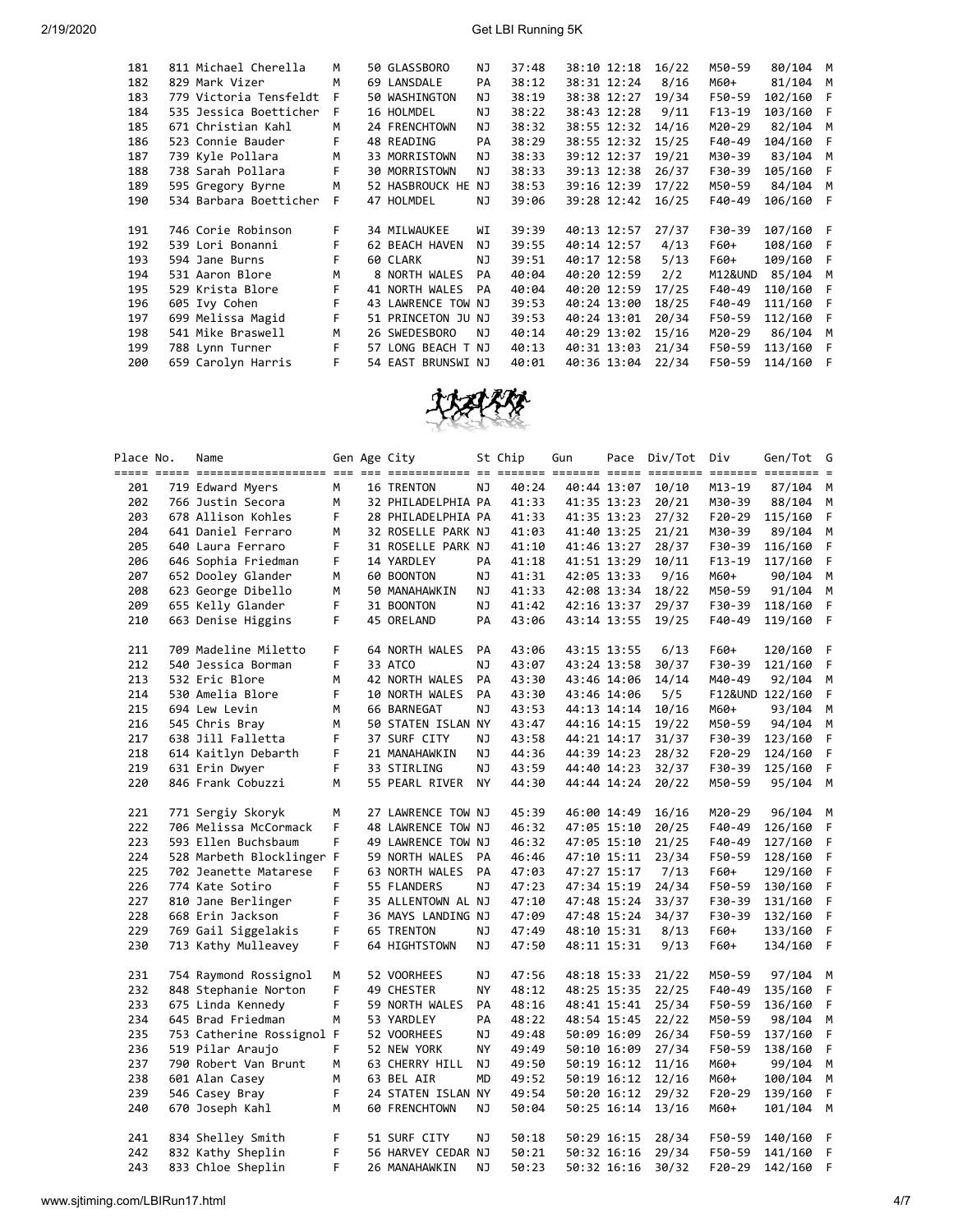| 244 | 730 Kelly Palacios |    | 44 BRANCHBURG      | NJ. | 50:29 | 51:03 16:26 23/25 |       |        | F40-49 143/160 F |  |
|-----|--------------------|----|--------------------|-----|-------|-------------------|-------|--------|------------------|--|
| 245 | 617 Colleen Deluca |    | 42 MOUNTAINSIDE NJ |     | 50:28 | 51:04 16:27       | 24/25 | F40-49 | 144/160 F        |  |
| 246 | 778 Tara Sullivan  |    | 35 MEDFORD         | ΝJ  | 50:52 | 51:24 16:33 35/37 |       |        | F30-39 145/160 F |  |
| 247 | 627 Amanda Downs   |    | 35 ALLENTOWN       | NJ  | 50:53 | 51:24 16:33 36/37 |       |        | F30-39 146/160 F |  |
| 248 | 757 Beth Sadar     |    | 39 EASTAMPTON      | NJ. | 50:54 | 51:26 16:34 37/37 |       |        | F30-39 147/160 F |  |
| 249 | 737 Cheryl Polios  | F  | 49 EASTAMPTON      | NJ  | 51:09 | 51:29 16:34 25/25 |       | F40-49 | 148/160 F        |  |
| 250 | 756 Nancy Rudolph  | F. | 52 TRENTON         | NJ  | 51:12 | 51:31 16:35 30/34 |       |        | F50-59 149/160   |  |



| Place No. | Name                                                                                 |    | Gen Age City       |           | St Chip | Gun | Pace            | Div/Tot | Div      | Gen/Tot G |  |
|-----------|--------------------------------------------------------------------------------------|----|--------------------|-----------|---------|-----|-----------------|---------|----------|-----------|--|
|           | <u>soso soso cococococococoso es en acocococos es cococo concer coco coco cococo</u> |    |                    |           |         |     |                 |         | =======  |           |  |
| 251       | 544 Theresa Bray                                                                     | F. | 53 STATEN ISLAN NY |           | 51:36   |     | 52:06 16:46     | 31/34   | F50-59   | 150/160 F |  |
| 252       | 728 Kelly O'Halloran                                                                 | F. | 56 STATEN ISLAN NY |           | 51:48   |     | 52:16 16:50     | 32/34   | F50-59   | 151/160   |  |
| 253       | 625 Sydney Dipalo                                                                    | F. | 17 BURLINGTON      | NJ        | 51:43   |     | 52:17 16:50     | 11/11   | $F13-19$ | 152/160 F |  |
| 254       | 684 April Kratz                                                                      | F. | 50 BURLINGTON      | NJ.       | 51:44   |     | 52:17 16:50     | 33/34   | F50-59   | 153/160 F |  |
| 255       | 624 Yvonne Dipalo                                                                    |    | 50 BURLINGTON      | NJ.       | 51:46   |     | 52:18 16:50     | 34/34   | F50-59   | 154/160 F |  |
| 256       | 600 Kathy Casey                                                                      | F. | 60 BEL AIR         | <b>MD</b> | 52:19   |     | 52:46 16:59     | 10/13   | F60+     | 155/160 F |  |
| 257       | 791 Margaret Van Brunt                                                               | -F | 63 CHERRY HILL     | NJ.       | 52:21   |     | 52:50 17:01     | 11/13   | F60+     | 156/160 F |  |
| 258       | 800 James Henry                                                                      | м  | 62 NORTH ARLING NJ |           | 55:35   |     | 55:46 17:57     | 14/16   | M60+     | 102/104 M |  |
| 259       | 799 Mary Lu Henry                                                                    | F. | 63 NORTH ARLING NJ |           | 56:33   |     | $56:44$ $18:16$ | 12/13   | F60+     | 157/160 F |  |
| 260       | 701 Marion Marucci                                                                   | F. | 63 WARRINGTON      | <b>PA</b> | 56:19   |     | 56:49 18:18     | 13/13   | F60+     | 158/160 F |  |
| 261       | 662 Farrell Henderson                                                                | F. | 28 SURF CITY       | NJ.       | 57:47   |     | 58:18 18:46     | 31/32   | $F20-29$ | 159/160 F |  |
| 262       | 537 Katie Bonanni                                                                    | F. | 28 BEACH HAVEN     | NJ.       | 57:48   |     | 58:18 18:46     | 32/32   | $F20-29$ | 160/160 F |  |
| 263       | 770 Gus Siggelakis                                                                   | M  | <b>65 TRENTON</b>  | NJ.       | 58:10   |     | 58:33 18:51     | 15/16   | M60+     | 103/104 M |  |
| 264       | 714 Harold Mulleavey                                                                 | M  | 63 HIGHTSTOWN      | NJ.       | 58:11   |     | 58:35 18:52     | 16/16   | M60+     | 104/104 M |  |



Award Listings

GET LBI RUNNING 5K OVERALL WINNERS TOP 3 MALE AND FEMALE SCORE

## TOP MALE FINISHERS

|    | Place O'All No. | Name                 | Ag City            |    | St Time |
|----|-----------------|----------------------|--------------------|----|---------|
|    |                 |                      |                    |    |         |
| 1  | 1               | 781 Dan Theleen      | 28 WOODBURY        | CТ | 16:33   |
| 2  | 2               | 808 William Lusty    | 16 SUMMIT          | NJ | 19:30   |
| 3  | 3               | 775 Chris Sotiro     | 17 FLANDERS        | NJ | 19:45   |
| 4  | 4               | 823 Tim Fisler       | 46 CHAMBERSBURG PA |    | 20:10   |
| 5  | 5               | 700 Joseph Marks     | 25 STATEN ISLAN NY |    | 20:48   |
| 6  | 6               | 599 Mike Caputo      | 26 STATEN ISLAN NY |    | 20:49   |
| 7  | 9               | 676 Joseph Koczon    | 39 KENDALL PARK NJ |    | 22:32   |
| 8  | 10              | 630 Patrick Dwyer    | 33 STIRLING        | NJ | 22:38   |
| 9  | 11              | 830 Patrick Pietrese | 42 LONG BEACH T NJ |    | 22:44   |
| 10 | 12              | 837 Jacob Lazarus    | 15 SURF CITY       | ΝJ | 22:51   |

## TOP FEMALE FINISHERS

|    | Place O'All No. | Name                  | Ag City            |    | St Time |
|----|-----------------|-----------------------|--------------------|----|---------|
|    |                 |                       |                    |    |         |
| 1  |                 | 745 Karen Ritchie     | 49 MANAHAWKIN      | NJ | 21:40   |
| 2  | 8               | 674 Elizabeth Karnash | 31 JERSEY CITY     | NJ | 22:27   |
| 3  | 13              | 692 Jennifer Leddy    | 25 STONY POINT     | NΥ | 22:51   |
| 4  | 27              | 690 Kerri Lawler      | 37 SOUTHAMPTON     | PA | 24:41   |
| 5  | 30              | 718 Caitlin Murray    | 24 SHIP BOTTOM     | ΝJ | 25:11   |
| 6  | 32              | 687 Honey Beth Kropp  | 40 WEST GROVE      | PA | 25:20   |
| 7  | 34              | 607 Jenn Cooney       | 35 MANAHAWKIN      | NJ | 25:33   |
| 8  | 37              | 759 Abigail Saiia     | 22 VINCENTOWN      | NJ | 25:57   |
| 9  | 41              | 768 Tory Sharpless    | 26 FRANKLIN PAR NJ |    | 26:25   |
| 10 | 42              | 817 Regina Halikas    | 54 SURF CITY       | ΝJ | 26:30   |

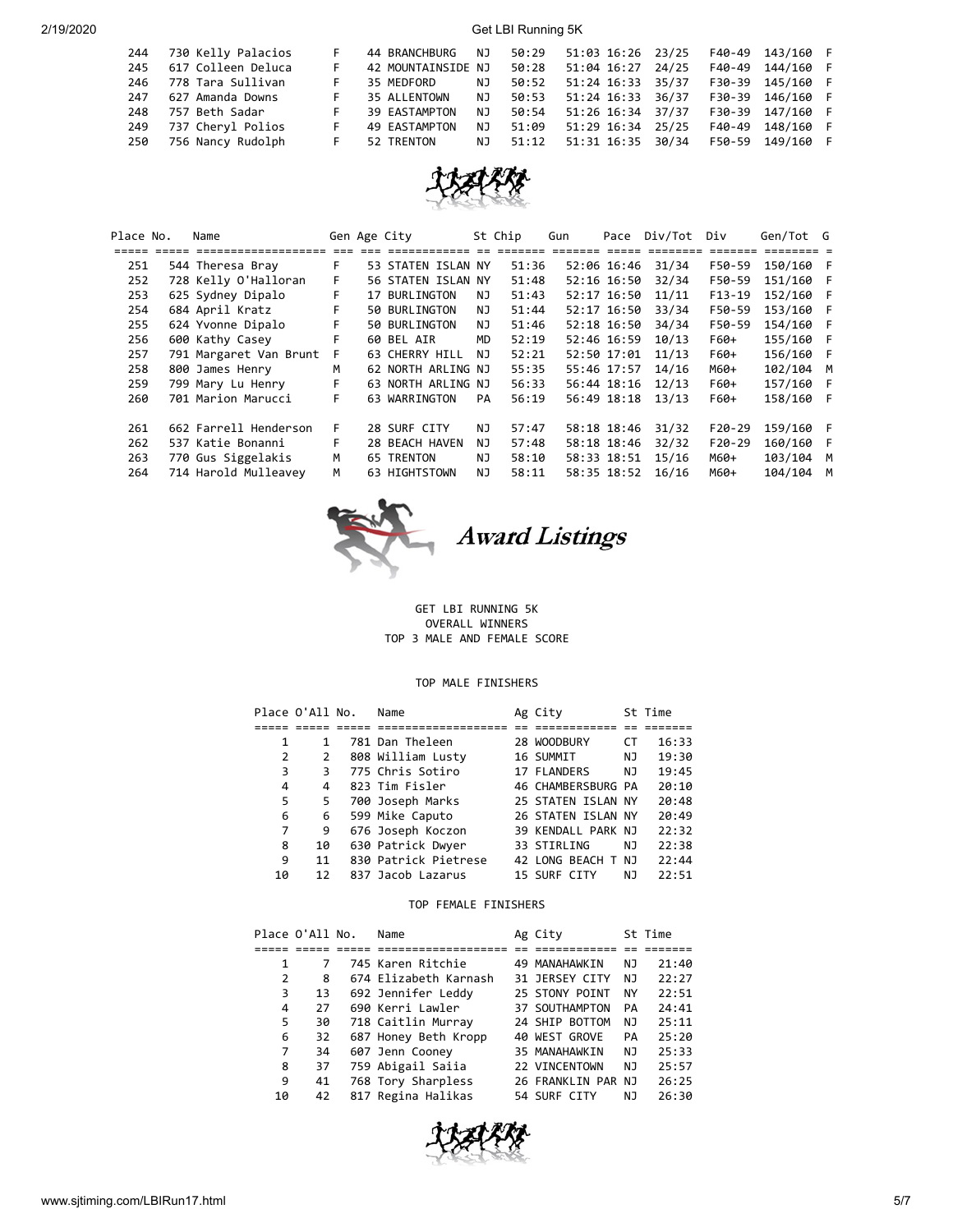## GET LBI RUNNING 5K 5K AGE-GROUP RESULTS

MALE AGE GROUP: 1 - 12 (1 WINNER)

|                                     |                | Place O'All No.      | Name                                                                                                                                                 |  | Age City                |  | St Time |  |
|-------------------------------------|----------------|----------------------|------------------------------------------------------------------------------------------------------------------------------------------------------|--|-------------------------|--|---------|--|
|                                     |                |                      |                                                                                                                                                      |  |                         |  |         |  |
|                                     |                |                      | 1 50 636 Andy Falletta 12 BEACH HAVEN NJ 27:13<br>2 189 531 Aaron Blore 8 NORTH WALES PA 40:20                                                       |  |                         |  |         |  |
|                                     |                |                      |                                                                                                                                                      |  |                         |  |         |  |
| FEMALE AGE GROUP: 1 - 12 (1 WINNER) |                |                      |                                                                                                                                                      |  |                         |  |         |  |
|                                     |                |                      | Place O'All No. Name                                                                                                                                 |  | Age City 5t Time        |  |         |  |
|                                     |                |                      |                                                                                                                                                      |  |                         |  |         |  |
| $\mathbf{1}$                        |                |                      | 57 527 Stella Blanchard 8 SURF CITY NJ 28:00<br>2 148 637 Molly Falletta 9 SURF CITY NJ 35:12                                                        |  |                         |  |         |  |
|                                     |                |                      | 3 149 647 Adrianna Friedman 10 YARDLEY PA 35:15                                                                                                      |  |                         |  |         |  |
|                                     |                |                      |                                                                                                                                                      |  |                         |  |         |  |
|                                     |                |                      | MALE AGE GROUP: 13 - 19 (1 WINNER)                                                                                                                   |  |                         |  |         |  |
|                                     |                |                      | Place O'All No. Name                                                                                                                                 |  | Age City 5t Time        |  |         |  |
|                                     |                |                      |                                                                                                                                                      |  |                         |  |         |  |
| $\mathbf{2}$                        | $1 \quad$      |                      |                                                                                                                                                      |  |                         |  |         |  |
|                                     | $\overline{3}$ |                      | 12 837 Jacob Lazarus 15 SURF CITY NJ 22:51<br>17 712 Sean Mullaney 15 FORKED RIVER NJ 24:17<br>18 838 Tyler Polon 15 SURF CITY NJ 24:18              |  |                         |  |         |  |
|                                     |                |                      | FEMALE AGE GROUP: 13 - 19 (1 WINNER)                                                                                                                 |  |                         |  |         |  |
|                                     |                |                      |                                                                                                                                                      |  |                         |  |         |  |
|                                     |                |                      | Place O'All No. Name                                                                                                                                 |  | Age City 5t Time        |  |         |  |
|                                     |                |                      |                                                                                                                                                      |  |                         |  |         |  |
|                                     |                |                      | 1 71 602 Hannah Ciullo 19 WARREN NJ 29:11<br>2 128 787 Morgan Turner 18 LONG BEACH T NJ 33:28                                                        |  |                         |  |         |  |
|                                     | $3^{\circ}$    |                      | 132 825 Jenna Bianco 14 LACEY NJ 33:37                                                                                                               |  |                         |  |         |  |
|                                     |                |                      | MALE AGE GROUP: 20 - 29 (1 WINNERS)                                                                                                                  |  |                         |  |         |  |
|                                     |                |                      | Place O'All No. Name                                                                                                                                 |  | Age City 5t Time        |  |         |  |
|                                     |                |                      |                                                                                                                                                      |  |                         |  |         |  |
|                                     |                |                      | 1 5 700 Joseph Marks 25 STATEN ISLAN NY 20:48                                                                                                        |  |                         |  |         |  |
|                                     |                |                      | 2 6 599 Mike Caputo 26 STATEN ISLAN NY 20:49<br>3 14 717 Dr. Mark Murray 28 SHIP BOTTOM NJ 23:19                                                     |  |                         |  |         |  |
|                                     |                |                      | FEMALE AGE GROUP: 20 - 29 (1 WINNER)                                                                                                                 |  |                         |  |         |  |
|                                     |                |                      | Place O'All No. Name                                                                                                                                 |  | Age City 5t Time        |  |         |  |
|                                     |                |                      |                                                                                                                                                      |  |                         |  |         |  |
| $\mathbf{1}$<br>$\mathbf{2}$        |                |                      |                                                                                                                                                      |  |                         |  |         |  |
|                                     | $\overline{3}$ |                      | 30 718 Caitlin Murray 24 SHIP BOTTOM NJ 25:11<br>37 759 Abigail Saiia 22 VINCENTOWN NJ 25:57<br>41 768 Tory Sharpless 26 FRANKLIN PAR NJ 26:25       |  |                         |  |         |  |
|                                     |                |                      | MALE AGE GROUP: 30 - 39 (1 WINNER)                                                                                                                   |  |                         |  |         |  |
|                                     |                |                      |                                                                                                                                                      |  |                         |  |         |  |
|                                     |                |                      | Place O'All No. Name Mage City St Time                                                                                                               |  |                         |  |         |  |
| $\mathbf{1}$                        |                |                      |                                                                                                                                                      |  |                         |  |         |  |
| $\overline{2}$                      |                |                      | 9 676 Joseph Koczon 39 KENDALL PARK NJ 22:32<br>10 630 Patrick Dwyer 33 STIRLING NJ 22:38                                                            |  |                         |  |         |  |
| 3                                   |                |                      | 23 750 Joe Roselli 31 DOBBS FERRY NY 24:31                                                                                                           |  |                         |  |         |  |
|                                     |                |                      | FEMALE AGE GROUP: 30 - 39 (1 WINNER)                                                                                                                 |  |                         |  |         |  |
|                                     |                |                      | Place O'All No. Name                                                                                                                                 |  | Age City 5t Time        |  |         |  |
|                                     |                |                      |                                                                                                                                                      |  |                         |  |         |  |
| $\mathbf{1}$                        |                |                      | 27   690 Kerri Lawler<br>2 34 607 Jenn Cooney 35 MANAHAWKIN NJ 25:33                                                                                 |  | 37 SOUTHAMPTON PA 24:41 |  |         |  |
|                                     | $3^{\circ}$    |                      | 60 526 Nicole Blanchard 38 SURF CITY NJ 28:11                                                                                                        |  |                         |  |         |  |
|                                     |                |                      | MALE AGE GROUP: 40 - 49 (1 WINNER)                                                                                                                   |  |                         |  |         |  |
|                                     |                | Place O'All No. Name |                                                                                                                                                      |  | Age City 5t Time        |  |         |  |
|                                     |                |                      |                                                                                                                                                      |  |                         |  |         |  |
|                                     |                |                      | 1 4 823 Tim Fisler 46 CHAMBERSBURG PA 20:10<br>2 11 830 Patrick Pietrese 42 LONG BEACH T NJ 22:44<br>3 15 705 Bruce McConnell 47 BRANCHBURG NJ 23:46 |  |                         |  |         |  |
|                                     |                |                      |                                                                                                                                                      |  |                         |  |         |  |
|                                     |                |                      |                                                                                                                                                      |  |                         |  |         |  |
|                                     |                |                      | FEMALE AGE GROUP: 40 - 49 (1 WINNER)                                                                                                                 |  |                         |  |         |  |

www.sjtiming.com/LBIRun17.html 6/7